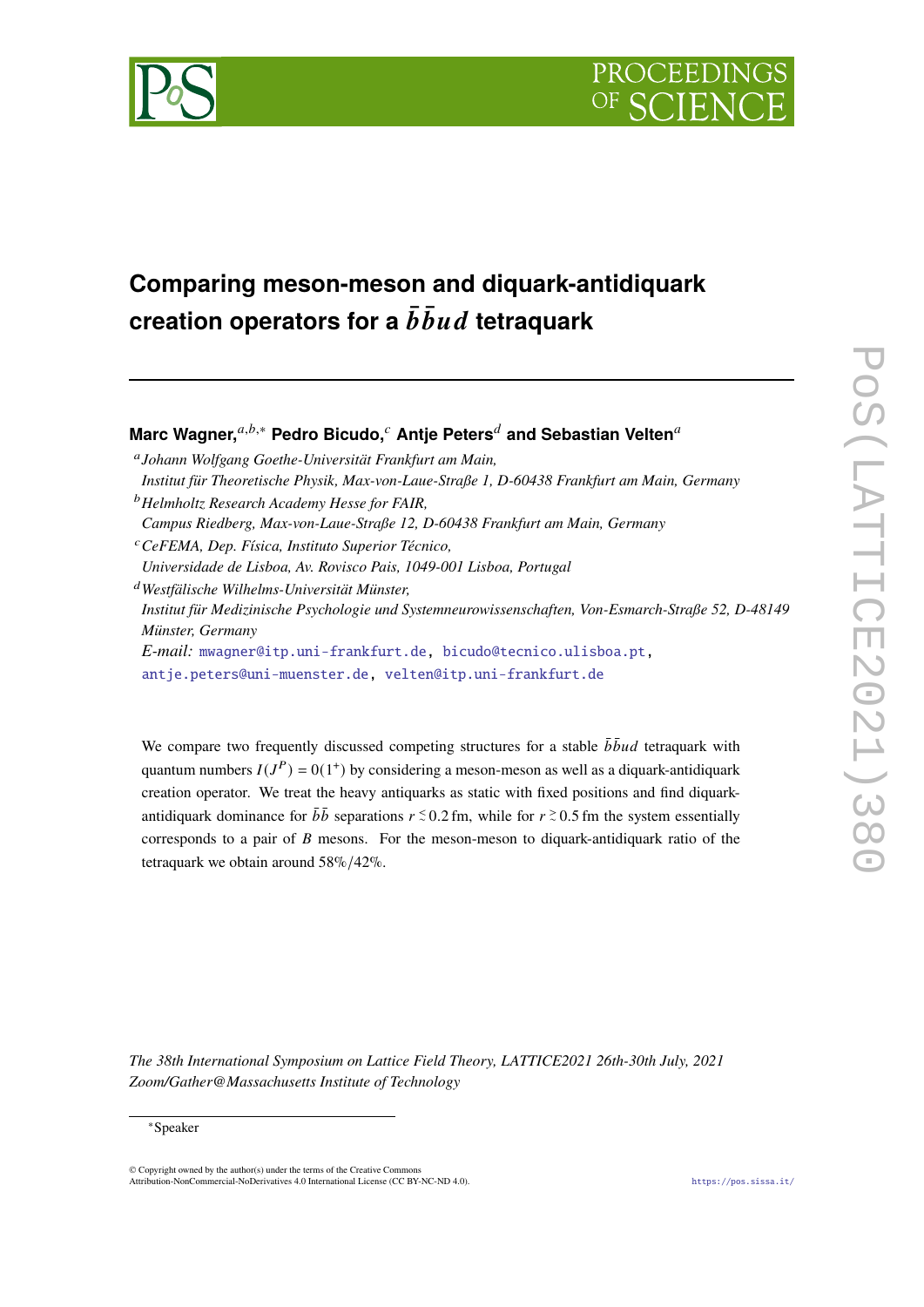# **1. Introduction**

Anti-heavy-anti-heavy-light-light tetraquarks  $\overline{Q} \overline{Q} q q$  are expected to be hadronically stable, if the antiquarks are sufficiently heavy (see e.g. Refs. [\[1](#page-5-0)[–5\]](#page-5-1)). This was confirmed numerically by lattice QCD computations using the Born-Oppenheimer approximation [\[6](#page-5-2)[–10\]](#page-5-3) as well as by full lattice OCD computations using four quarks of finite mass [\[11–](#page-5-4)[15\]](#page-6-0).

In this work (see also Ref. [\[16\]](#page-6-1)) we continue our Born-Oppenheimer based lattice QCD studies and explore the structure of a theoretically predicted  $\bar{b} \bar{b} u d$  tetraquark with quantum numbers  $I(J<sup>P</sup>) = 0(1<sup>+</sup>)$ . In particular we try to clarify, whether it resembles a meson-meson system or rather a diquark-antidiquark system. Experimentally, this tetraquark has not yet been observed, but its discovery potential is discussed in Refs. [\[17,](#page-6-2) [18\]](#page-6-3).

#### <span id="page-1-1"></span>**2. Basic principle of our approach and summary of previous work**

The Born-Oppenheimer approximation [\[19,](#page-6-4) [20\]](#page-6-5) can be used to study  $\bar{b} \bar{b} q q$  tetraquarks in a two step approach. In a first step, one treats the heavy  $\bar{b}$  quarks as static quarks  $\bar{Q}$  and computes  $\bar{Q}\bar{Q}$ potentials in the presence of two lighter quarks  $qa \ (q \in \{u, d, s\})$  using lattice OCD (see e.g. Refs. [\[7,](#page-5-5) [9,](#page-5-6) [21](#page-6-6)[–24\]](#page-6-7)). Then, in a second step, the resulting potentials are inserted into the Schrödinger equation to study the dynamics of the heavy  $\bar{b}$  quarks. Using standard techniques from quantum mechanics and scattering theory one can check, whether these potentials are sufficiently attractive to host bound states or resonances, which indicate the existence of  $\bar{b} \bar{b} q q$  tetraquarks (see e.g. Refs. [\[6,](#page-5-2) [8,](#page-5-7) [10,](#page-5-3) [25\]](#page-6-8)).

At large  $\overline{Q}\overline{Q}$  separation r, the four quarks will form two static-light mesons  $\overline{Q}q$  and  $\overline{Q}q$  and the corresponding potential is equal to the sum of the two meson masses. A  $\overline{Q}\overline{Q}$  potential in the presence of two lighter quarks  $qq$  depends on

- the light quark flavors (i.e. isospin and strangeness),
- the light quark spins (the static quark spins are irrelevant),
- parity, which can be related to the types of the mesons (negative parity  $B$  and  $B^*$  ground state mesons and positive parity  $B_0^*$  $_{0}^{*}$  and  $B_{1}^{*}$  $i<sub>1</sub><sup>*</sup>$  excitations).

Thus, there are quite a number of different channels, which were computed and are discussed in detail in Ref. [\[9\]](#page-5-6). Some of the corresponding potentials are attractive, others are repulsive, and they differ in their asymptotic values at large  $r$ .

To determine  $\overline{Q}\overline{Q}$  potentials, one has to compute temporal correlation functions of suitably chosen creations operators. One possibility is to use operators of meson-meson type,

<span id="page-1-0"></span>
$$
O_{BB} = 2(C\Gamma)_{AB}(C\tilde{\Gamma})_{CD} \Big( \bar{Q}_C^a(-\mathbf{r}/2)\psi_A^{(f)a}(-\mathbf{r}/2) \Big) \Big( \bar{Q}_D^b(\mathbf{+r}/2)\psi_B^{(f')b}(\mathbf{+r}/2) \Big), \tag{1}
$$

where  $C = \gamma_0 \gamma_2$  is the charge conjugation matrix, A, B, C, D denote spin indices, a, b color indices and  $\psi^{(f)}$  represent light quark field operators of flavor f. The most attractive potential corresponds to quantum numbers  $(I, |j_z|, P, P_x) = (0, 0, +, -)$  (for a detailed discussion see Ref. [\[9\]](#page-5-6)) and can be obtained by choosing  $\psi^{(f)}\psi^{(f')} = ud - du$ ,  $\Gamma = (1 + \gamma_0)\gamma_5$  and  $\tilde{\Gamma} \in \{(1 + \gamma_0)\gamma_5, (1 + \gamma_0)\gamma_j\}$ .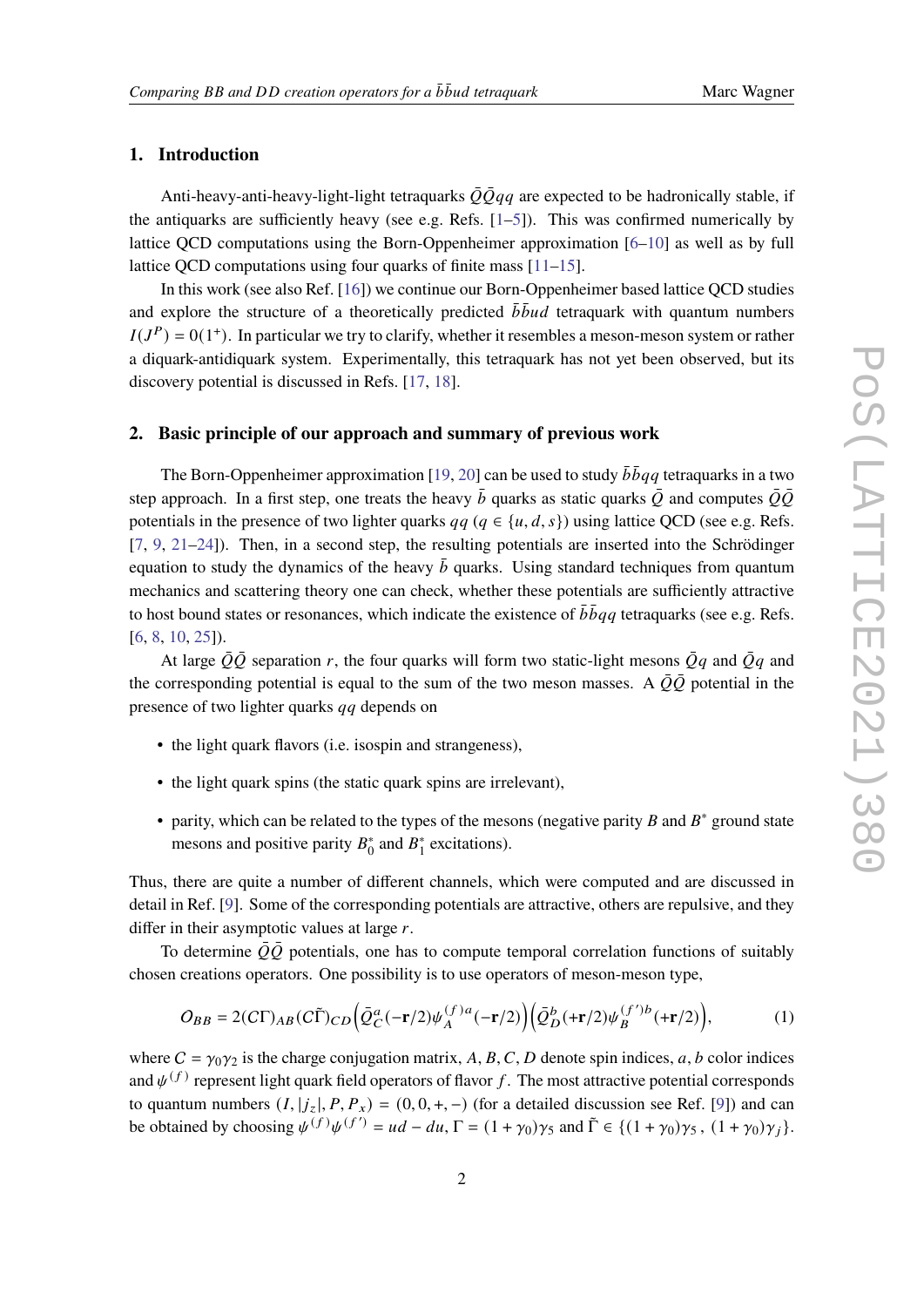Lattice data points computed on 2-flavor ETMC gauge link configurations (see Table [1](#page-2-0) and Refs. [\[26](#page-6-9)[–28\]](#page-7-0)) are shown in Figure [1](#page-2-1) (left plot). These results are consistently parameterized by

<span id="page-2-2"></span>
$$
V(r) = -\frac{\alpha}{r} \exp\left(-\left(\frac{r}{d}\right)^p\right) + V_0
$$
 (2)

with  $\alpha = 0.293$ ,  $d = 0.356$  fm and  $p = 2.74$  (the constant  $V_0$  contains the self energy of the static quarks and is physically irrelevant; within statistical errors  $V_0 = 2m_{sl}$ , where  $m_{sl}$  is the mass of the lightest static-light meson).

<span id="page-2-0"></span>

| ensemble            |                        | a in fm $(L/a)^3 \times T/a$ |                                    | $m_{PS}$ in MeV |
|---------------------|------------------------|------------------------------|------------------------------------|-----------------|
| B40.24              | $\mid$ 3.90   0.079(3) | $24^3 \times 48$             | $\vert 0.160856 \vert 0.004 \vert$ | 340(13)         |
| C <sub>3</sub> 0.32 | $4.05 \mid 0.063(2)$   | $32^3 \times 64$             | $0.157010$   0.003                 | 325(10)         |

**Table 1:** ETMC gauge link ensembles used in this work (for details see Refs. [\[26](#page-6-9)[–28\]](#page-7-0)).

<span id="page-2-1"></span>

**Figure 1:** (left) Lattice QCD results for the most attractive  $\overline{Q}\overline{Q}$  potential with quantum numbers  $(I, |j_z|, P, P_x) = (0, 0, +, -)$  together with the parameterization [\(2\)](#page-2-2). (right) Radial probability density of the  $b\bar{b}$  separation  $p_r(r) = 4\pi |R(r)|^2$ . (The results shown in the two plots correspond to ensemble B40.24 and are taken from Ref. [\[6\]](#page-5-2).)

When solving the radial Schrödinger equation for that potential,

$$
\left(\frac{1}{m_b}\left(-\frac{d^2}{dr^2} + \frac{L(L+1)}{r^2}\right) + V(r) - 2m_{\rm sl}\right)R(r) = ER(r)
$$
\n(3)

 $(m_b$  denotes the *b* quark mass, which can be estimated e.g. by the mass of the *B* meson), one finds for orbital angular momentum  $L = 0$  a bound state with binding energy  $-E = 38(18)$  MeV [\[6\]](#page-5-2). The radial probability density of that state,  $p_r(r) = 4\pi |R(r)|^2$ , is shown in Figure [1](#page-2-1) (right plot) indicating that the  $\bar{b}\bar{b}$  separation is typically between 0.1 fm and 0.5 fm. Using the Pauli principle for the  $\bar{b}$  quarks one can conclude that the quantum numbers of the corresponding  $\bar{b} \bar{b} u d$  tetraquark are  $I(J^P) = 0(1^+).$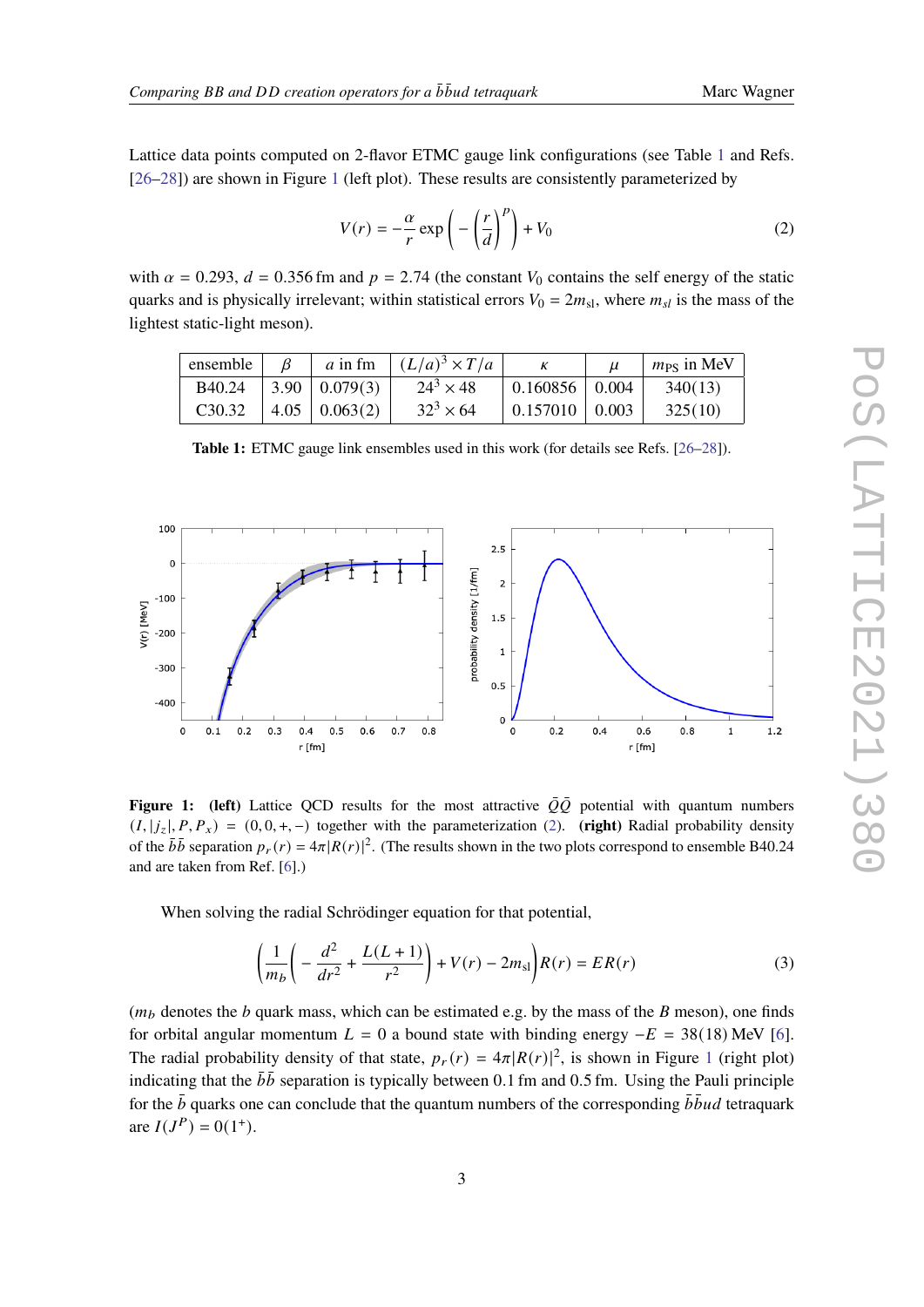# **3.** Structure of the  $\bar{b} \bar{b} u d$  tetraquark

To investigate the structure of the  $\bar{b} \bar{b} u d$  tetraquark, we consider two significantly different creation operators, which both probe the  $(I, |j_z|, P, P_x) = (0, 0, +, -)$  sector: a meson-meson (or  $BB$ ) operator as given in Eq. [\(1\)](#page-1-0) and a diquark-antidiquark (or  $Dd$ ) operator

$$
O_{Dd} = -\epsilon^{abc} \Big( \psi_A^{(f)b}(\mathbf{0})(C\Gamma)_{AB} \psi_B^{(f')c}(\mathbf{0}) \Big)
$$
  

$$
\epsilon^{ade} \Big( \bar{Q}_C^f(-\mathbf{r}/2) U^{fd}(-\mathbf{r}/2; \mathbf{0})(C\tilde{\Gamma})_{CD} \bar{Q}_D^g(\mathbf{+r}/2) U^{ge}(\mathbf{+r}/2; \mathbf{0}) \Big)
$$
 (4)

with U denoting straight parallel transporters. We choose the same  $\psi^{(f)}\psi^{(f')}$ ,  $\Gamma$  and  $\tilde{\Gamma}$  as in Eq. [\(1\)](#page-1-0). With these two operators we computed the  $2 \times 2$  correlation matrix

$$
C_{jk}(t) = \left\langle O_j^{\dagger}(t_2)O_k(t_1) \right\rangle = \left\langle \Omega | O_j^{\dagger}(t_2)O_k(t_1) | \Omega \right\rangle = \left\langle \Phi_j(t_2) | \Phi_k(t_1) \right\rangle, \tag{5}
$$

where  $|\Omega\rangle$  denotes the vacuum and  $|\Phi_j\rangle = O_j |\Omega\rangle$  are meson-meson  $(j = BB)$  and diquarkantidiquark ( $j = Dd$ ) trial states.

# **3.1** BB and Dd percentages as functions of the  $\overline{Q}\overline{Q}$  separation for the anti-static-anti-static**light-light system**

In this subsection we focus on the  $\overline{Q} \overline{Q} u d$  system with static antiquarks with fixed positions. We defined the trial state

$$
|\Phi_{b,d}\rangle = b|\Phi_{BB,(1+\gamma_0)\gamma_5}\rangle + d|\Phi_{Dd,(1+\gamma_0)\gamma_5}\rangle \tag{6}
$$

and determined the coefficients  $b$  and  $d$  such that the trial state is as similar to the ground state as possible. This amounts to minimizing effective energies

$$
V_{b,d}^{\text{eff}}(r,t) = -\frac{1}{a} \log \left( \frac{C_{[b,d][b,d]}(t)}{C_{[b,d][b,d]}(t-a)} \right) , \quad C_{[b,d][b,d]}(t) = \left( \begin{array}{c} b \\ d \end{array} \right)_{j}^{+} C_{jk}(t) \left( \begin{array}{c} b \\ d \end{array} \right)_{k} \tag{7}
$$

with respect to  $b$  and  $d$ . Since the optimization is independent of the normalization and the relative phase of  $b$  and  $d$ , we consider the weights or percentages of  $BB$  and  $Dd$  defined via

$$
w_{BB} = \frac{|b|^2}{|b|^2 + |d|^2} \quad , \quad w_{Dd} = \frac{|d|^2}{|b|^2 + |d|^2} = 1 - w_{BB}.
$$
 (8)

For fixed  $\overline{Q}\overline{Q}$  separation r the percentages  $w_{BB}$  and  $w_{Dd}$  depend only weakly on t as shown in Figure [2](#page-4-0) for selected separations. To fully eliminate the *t* dependence, we fit constants  $\bar{w}_{BB}(r)$  and  $\bar{w}_{Dd}(r)$  to the lattice data points  $w_{BB}(r, t)$  and  $w_{Dd}(r, t)$  for fixed r, but several t.

In Figure [3](#page-4-1) we show the percentages  $\bar{w}_{BB}$  and  $\bar{w}_{DA}$  as functions of the  $\bar{Q}\bar{Q}$  separation r for the two ensembles B40.24 and C30.32. For  $r \le 0.2$  fm there is clear diquark-antidiquark dominance. For 0.2 fm  $\leq r \leq 0.3$  fm diquark-antidiquark dominance turns into meson-meson dominance. For 0.5 fm  $≤$  r the system is essentially a pair of static-light mesons. There is no significant difference between the two ensembles and our results for  $\bar{w}_{BB}$  and  $\bar{w}_{Dd}$  seem to be essentially independent of the lattice spacing  $a$ .

As an alternative to  $\bar{w}_{BB}$  and  $\bar{w}_{Dd}$  one can also study eigenvector components obtained from a standard generalized eigenvalue problem. Results on the  $BB$  and  $Dd$  percentages are very similar. For details see Ref. [\[16\]](#page-6-1).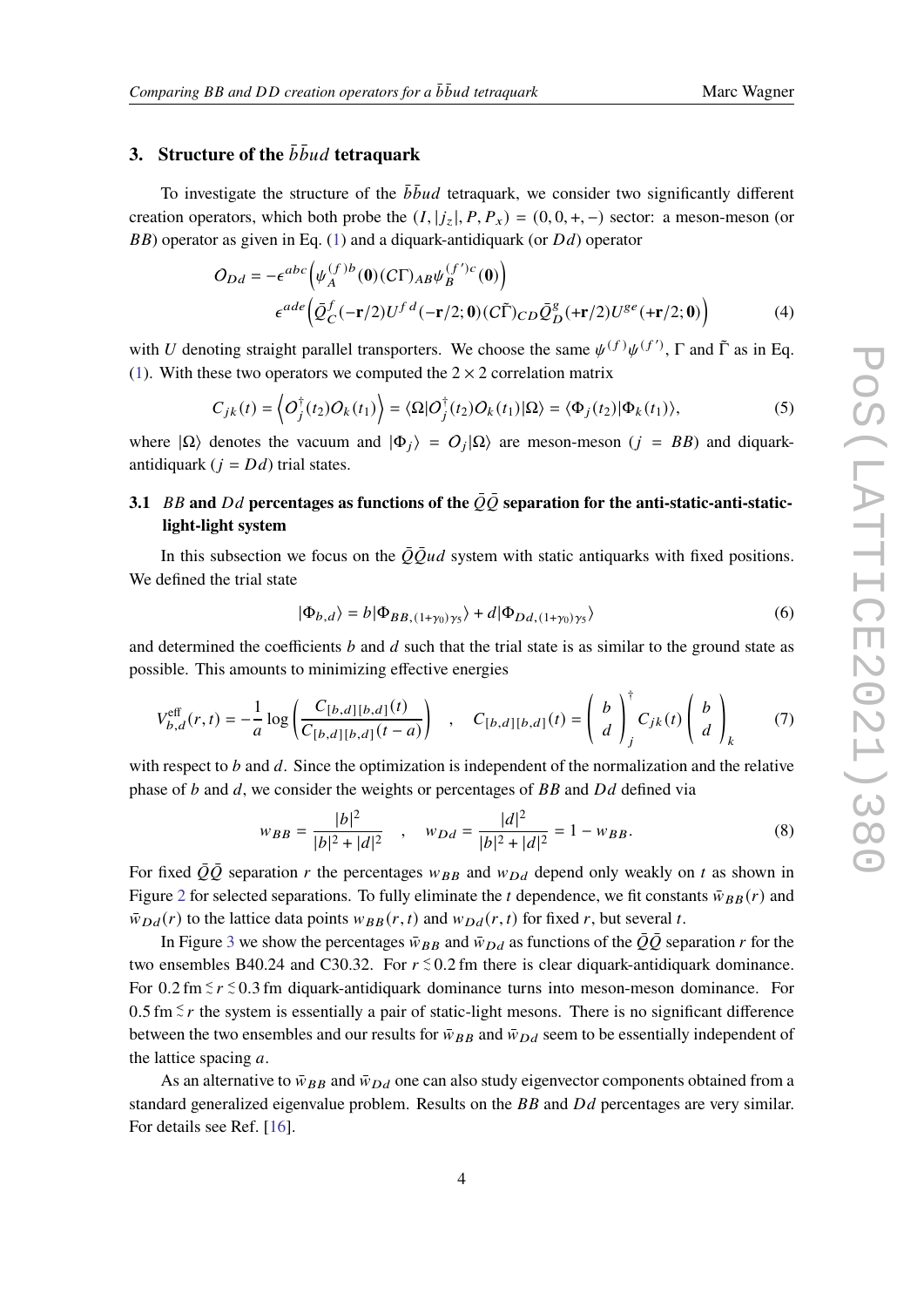

<span id="page-4-0"></span>

<span id="page-4-1"></span>**Figure 2:**  $w_{BB}$  and  $w_{DA} = 1 - w_{BB}$ , the normalized absolute squares of the coefficients of the optimized trial state for several fixed  $r$  as functions of  $t$  for ensemble B40.24. The horizontal red lines indicate fits of constants  $\bar{w}_{BB}$  and  $\bar{w}_{Dd}$ .



**Figure 3:**  $\bar{w}_{BB}$  and  $\bar{w}_{Dd} = 1 - \bar{w}_{BB}$ , the normalized absolute squares of the coefficients of the optimized trial state, as functions of  $r$  for both ensembles.

# **3.2**  $BB$  and  $Dd$  percentages for the  $\bar{b} \bar{b} u d$  tetraquark

The total meson-meson and diquark-antidiquark percentages of the  $\bar{b} \bar{b} u d$  tetraquark can be obtained by numerically solving the integrals

$$
\%BB = \int dr \, p_r(r)\bar{w}_{BB}(r) \quad , \quad \%Dd = \int dr \, p_r(r)\bar{w}_{Dd}(r) = 1 - \%BB, \tag{9}
$$

where  $p_r(r) = 4\pi |R(r)|^2$  $p_r(r) = 4\pi |R(r)|^2$  is the radial probability density discussed in section 2 and shown in Figure [1](#page-2-1) (right plot). We find  $\%BB = 0.58$  and  $\%Dd = 0.42$ . These results indicate that the  $\overline{b} \overline{b} u d$  tetraquark with quantum numbers  $I(J^P) = 0(1^+)$  is a linear superposition of a meson-meson system and a diquark-antidiquark system with slight meson-meson dominance. This is supported by a recent full lattice QCD study of the same system using four quarks of finite mass [\[14,](#page-6-10) [29\]](#page-7-1).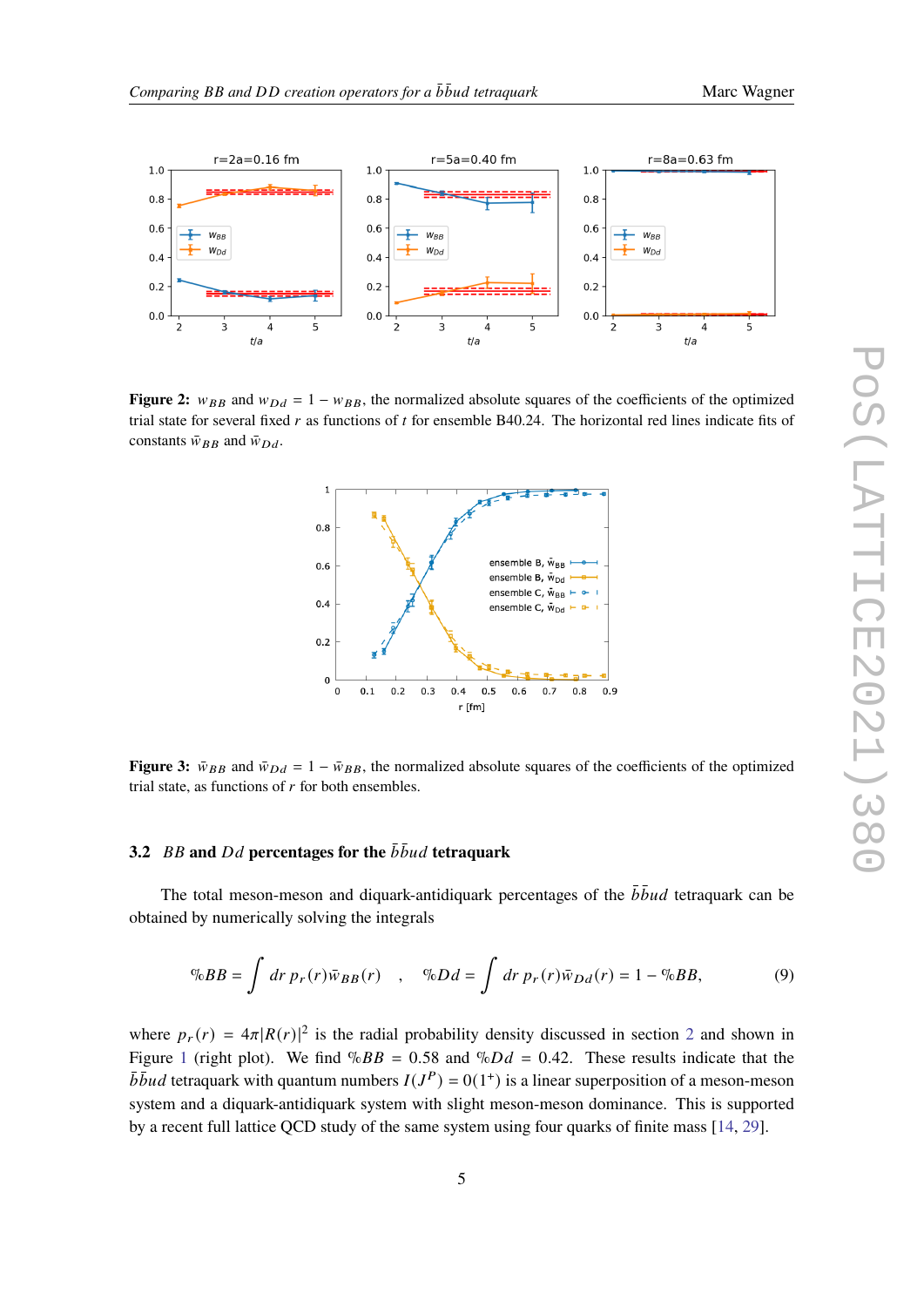## **Acknowledgements**

We acknowledge useful discussions with A. Ali, C. Hanhart, J. Kämper, M. Pflaumer and G. Schierholz.

M.W. acknowledges support by the Heisenberg Programme of the Deutsche Forschungsgemeinschaft (DFG, German Research Foundation) – project number 399217702. P.B. thanks the support of CeFEMA under the contract for R&D Units, strategic project No. UID/CTM/04540/2019, and the FCT project Grant No. CERN/FIS-COM/0029/2017.

Calculations on the GOETHE-HLR and on the on the FUCHS-CSC high-performance computers of the Frankfurt University were conducted for this research. We would like to thank HPC-Hessen, funded by the State Ministry of Higher Education, Research and the Arts, for programming advice.

## **References**

- <span id="page-5-0"></span>[1] J. P. Ader, J. M. Richard and P. Taxil, "Do narrow heavy multi-quark states exist?," Phys. Rev. D **25**, 2370 (1982).
- [2] J. l. Ballot and J. M. Richard, "Four quark states in additive potentials," Phys. Lett. B **123**, 449-451 (1983).
- [3] H. J. Lipkin, "A model independent approach to multi-quark bound states," Phys. Lett. B **172**, 242-247 (1986).
- [4] L. Heller and J. A. Tjon, "On the existence of stable dimesons," Phys. Rev. D **35**, 969 (1987).
- <span id="page-5-1"></span>[5] J. Carlson, L. Heller and J. A. Tjon, "Stability of dimesons," Phys. Rev. D **37**, 744 (1988).
- <span id="page-5-2"></span>[6] P. Bicudo and M. Wagner, "Lattice QCD signal for a bottom-bottom tetraquark," Phys. Rev. D **87**, no. 11, 114511 (2013) [arXiv:1209.6274 [hep-ph]].
- <span id="page-5-5"></span>[7] Z. S. Brown and K. Orginos, "Tetraquark bound states in the heavy-light heavy-light system," Phys. Rev. D **86**, 114506 (2012) [arXiv:1210.1953 [hep-lat]].
- <span id="page-5-7"></span>[8] P. Bicudo, K. Cichy, A. Peters, B. Wagenbach and M. Wagner, "Evidence for the existence of  $u d\bar{b} \bar{b}$  and the non-existence of  $s s\bar{b} \bar{b}$  and  $c c\bar{b} \bar{b}$  tetraquarks from lattice OCD," Phys. Rev. D **92**, no. 1, 014507 (2015) [arXiv:1505.00613 [hep-lat]].
- <span id="page-5-6"></span>[9] P. Bicudo, K. Cichy, A. Peters and M. Wagner, " $BB$  interactions with static bottom quarks from Lattice QCD," Phys. Rev. D **93**, no. 3, 034501 (2016) [arXiv:1510.03441 [hep-lat]].
- <span id="page-5-3"></span>[10] P. Bicudo, J. Scheunert and M. Wagner, "Including heavy spin effects in the prediction of a  $b\bar{b}\bar{u}d$  tetraquark with lattice QCD potentials," Phys. Rev. D **95**, no. 3, 034502 (2017) [arXiv:1612.02758 [hep-lat]].
- <span id="page-5-4"></span>[11] A. Francis, R. J. Hudspith, R. Lewis and K. Maltman, "Lattice prediction for deeply bound doubly heavy tetraquarks," Phys. Rev. Lett. **118**, no. 14, 142001 (2017) [arXiv:1607.05214 [hep-lat]].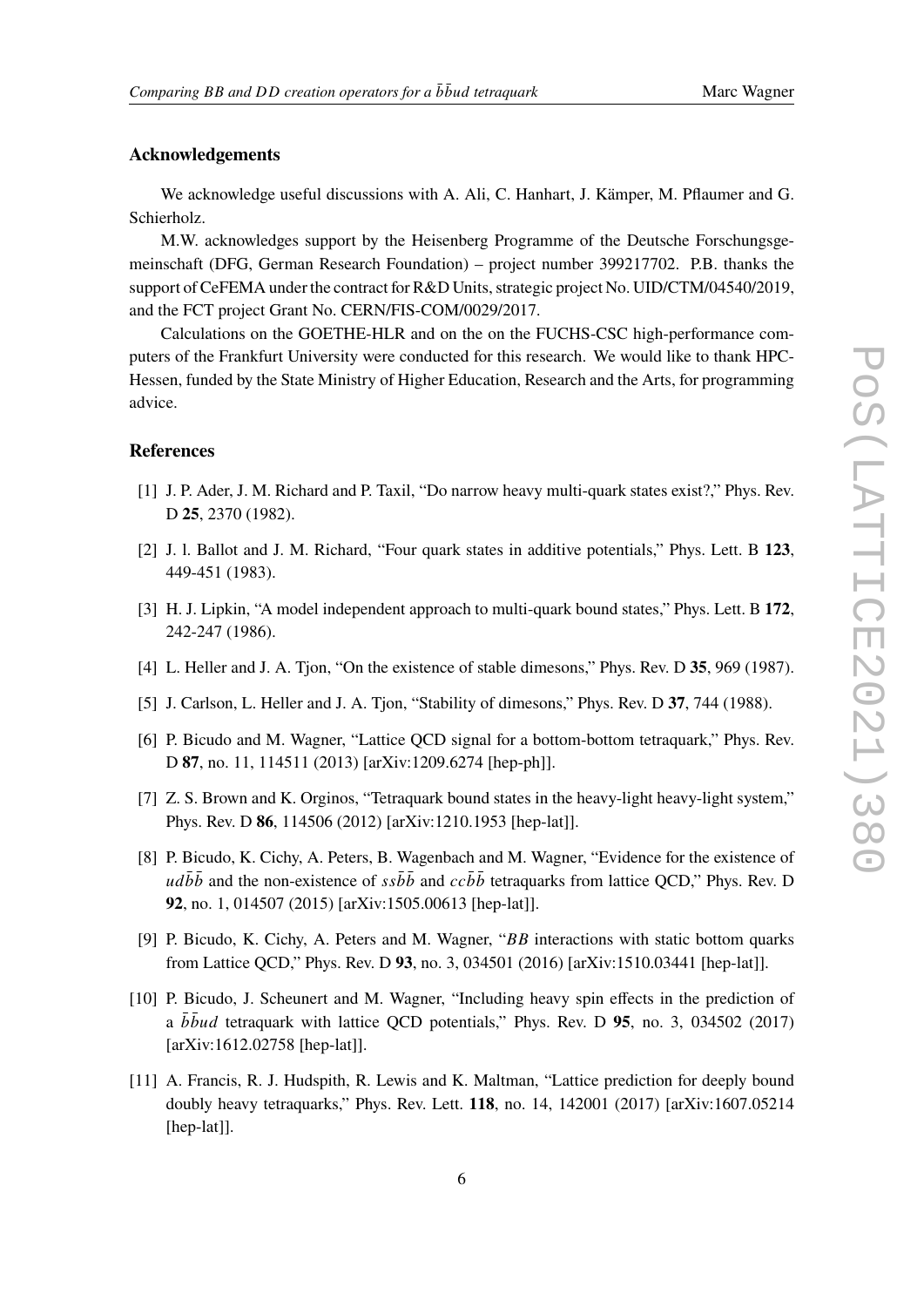- 
- [12] A. Francis, R. J. Hudspith, R. Lewis and K. Maltman, "Evidence for charm-bottom tetraquarks and the mass dependence of heavy-light tetraquark states from lattice QCD," Phys. Rev. D **99**, no. 5, 054505 (2019) [arXiv:1810.10550 [hep-lat]].
- [13] P. Junnarkar, N. Mathur and M. Padmanath, "Study of doubly heavy tetraquarks in Lattice QCD," Phys. Rev. D **99**, no. 3, 034507 (2019) [arXiv:1810.12285 [hep-lat]].
- <span id="page-6-10"></span>[14] L. Leskovec, S. Meinel, M. Pflaumer and M. Wagner, "Lattice QCD investigation of a doublybottom  $\bar{b} \bar{b} u d$  tetraquark with quantum numbers  $I(J^P) = 0(1^+),$ " Phys. Rev. D 100, no. 1, 014503 (2019) [arXiv:1904.04197 [hep-lat]].
- <span id="page-6-0"></span>[15] R. J. Hudspith, B. Colquhoun, A. Francis, R. Lewis and K. Maltman, "A lattice investigation of exotic tetraquark channels," Phys. Rev. D **102**, 114506 (2020) [arXiv:2006.14294 [hep-lat]].
- <span id="page-6-1"></span>[16] P. Bicudo, A. Peters, S. Velten and M. Wagner, "Importance of meson-meson and of diquarkantidiquark creation operators for a  $\bar{b} \bar{b} u d$  tetraquark," Phys. Rev. D 103, no. 11, 114506 (2021) [arXiv:2101.00723 [hep-lat]].
- <span id="page-6-2"></span>[17] A. Ali, A. Y. Parkhomenko, Q. Qin and W. Wang, "Prospects of discovering stable doubleheavy tetraquarks at a Tera-Z factory," Phys. Lett. B  $782$ ,  $412-420$  (2018) [arXiv:1805.02535 [hep-ph]].
- <span id="page-6-3"></span>[18] A. Ali, Q. Qin and W. Wang, "Discovery potential of stable and near-threshold doubly heavy tetraquarks at the LHC," Phys. Lett. B **785**, 605-609 (2018) [arXiv:1806.09288 [hep-ph]].
- <span id="page-6-4"></span>[19] M. Born and R. Oppenheimer, "Zur Quantentheorie der Molekeln," Annalen der Physik **389**, 457 (1927).
- <span id="page-6-5"></span>[20] E. Braaten, C. Langmack and D. H. Smith, "Born-Oppenheimer approximation for the XYZ mesons," Phys. Rev. D **90**, no. 1, 014044 (2014) [arXiv:1402.0438 [hep-ph]].
- <span id="page-6-6"></span>[21] W. Detmold, K. Orginos and M. J. Savage, " $BB$  potentials in quenched lattice QCD," Phys. Rev. D **76**, 114503 (2007) [arXiv:hep-lat/0703009 [hep-lat]].
- [22] M. Wagner [ETM], "Forces between static-light mesons," PoS **LATTICE2010**, 162 (2010) [arXiv:1008.1538 [hep-lat]].
- [23] G. Bali *et al.* [QCDSF], "Static-light meson-meson potentials," PoS **LATTICE2010**, 142 (2010) [arXiv:1011.0571 [hep-lat]].
- <span id="page-6-7"></span>[24] M. Wagner [ETM], "Static-static-light-light tetraquarks in lattice OCD," Acta Phys. Polon. Supp. **4**, 747-752 (2011) [arXiv:1103.5147 [hep-lat]].
- <span id="page-6-8"></span>[25] P. Bicudo, M. Cardoso, A. Peters, M. Pflaumer and M. Wagner, " $ud\bar{b}\bar{b}$  tetraquark resonances with lattice QCD potentials and the Born-Oppenheimer approximation," Phys. Rev. D **96**, no. 5, 054510 (2017) [arXiv:1704.02383 [hep-lat]].
- <span id="page-6-9"></span>[26] P. Boucaud *et al.* [ETM], "Dynamical twisted mass fermions with light quarks," Phys. Lett. B **650**, 304-311 (2007) [arXiv:hep-lat/0701012 [hep-lat]].